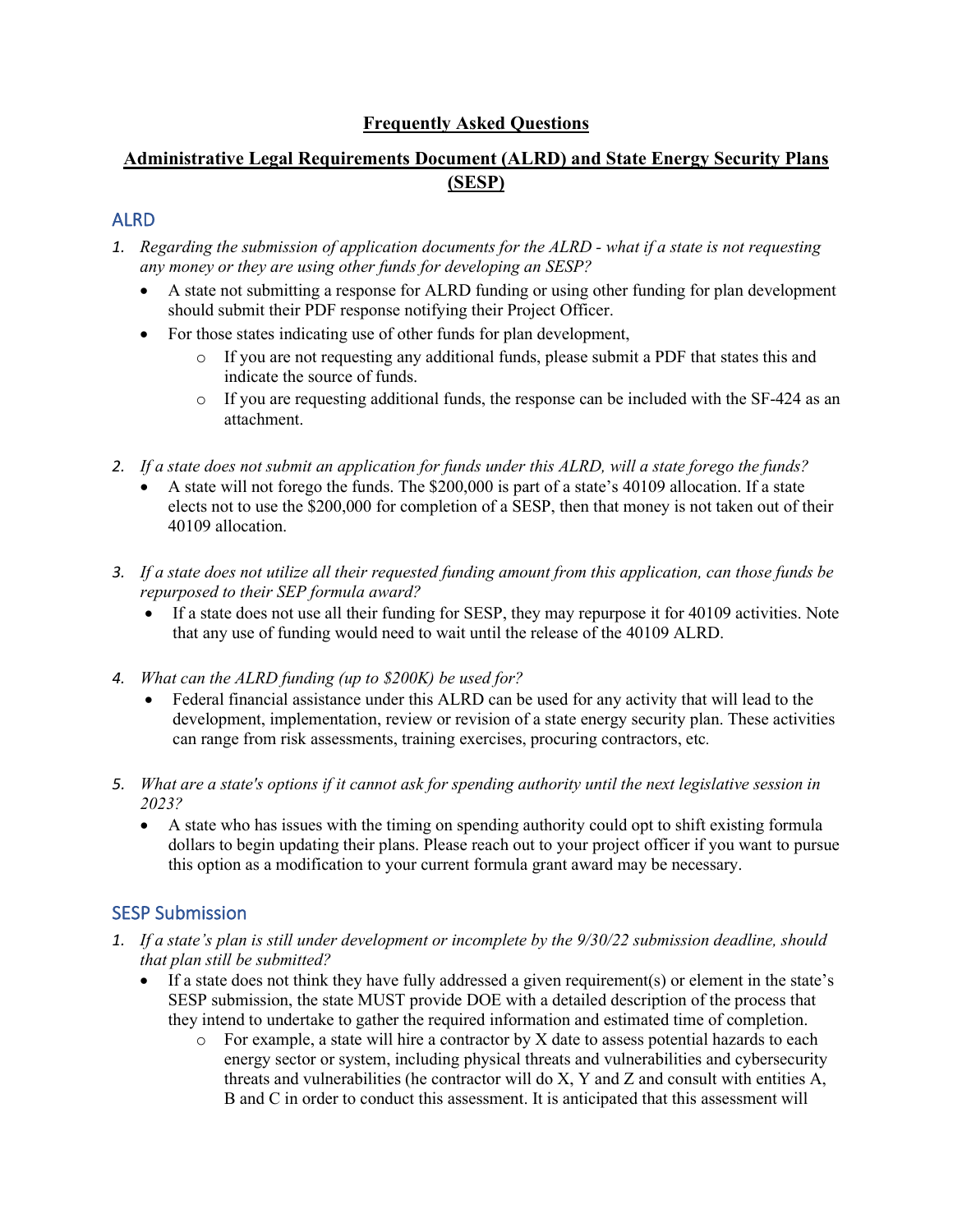cover [list potential hazards and physical and cybersecurity threats and vulnerabilities]. The assessment will be completed by Y date (prior to the end of FY23).

- *2. What happens in FY23 if a state submits an SESP by the end of FY22 that contains elements that are under development or not complete, or the Governor has not signed off on the plan?*
	- For states that submit plans in FY22 that do not fully address one or more of the elements required under 40108, or where the Governor has not signed off, DOE's expectation is that a state will submit an updated SESP by the end of FY23 that addresses these issues. A certification by the Governor will not suffice.
- *3. Are heavily redacted plans acceptable?*
	- The plans must contain enough information to provide a material response for each element to review.
- *4. If a state is concerned about emailing their SESP to CESER to upload to ISERNET is there any alternative?*
	- DOE is exploring other options for states to submit their plans. If this is a concern, please reach out to your project officer.

#### SESP Review

- *1. How can states review other states' plans?*
	- States can view other states' plans in the ISERNET system after registering for an account.
	- More detailed instructions can be found in Part VII of the ALRD.
- 2. *What is DOE's standard for reviewing SESPs?*
	- A state must address each of the 6 elements in the statute by providing a material response. Conclusory statements will not be acceptable. For example, for element (1), DOE will not accept a statement alone that "this plan addresses all energy sources and regulated and unregulated energy providers."
		- o Given that this is a new requirement and states have had little time to prepare an SESP or update one by 9/30/22, a detailed description of the process that they intend to undertake to gather the required information and estimated time of completion will be acceptable for DOE.
- *3. What are the consequences if a state does not submit aa compliant SESP on a timely basis?*
	- Per the BIL, a State is not eligible to receive funds in a given fiscal year unless that State submits a plan that meets the criteria of 42 U.S.C. 6326(c). Because this requirement speaks to the eligibility to receive federal funds through SEP, failure to submit a plan by the end of the fiscal year in which federal financial assistance was received will be addressed in accordance with 2 CFR 200.339, Remedies for noncompliance. SEP will work with individual States to avoid this outcome, but waivers or other exceptions will not be granted

# Future Funding

- *1. What is the impact of the SESP requirement on FY22 awards?*
	- None. Congress exempted FY22 appropriations from the SESP requirement.